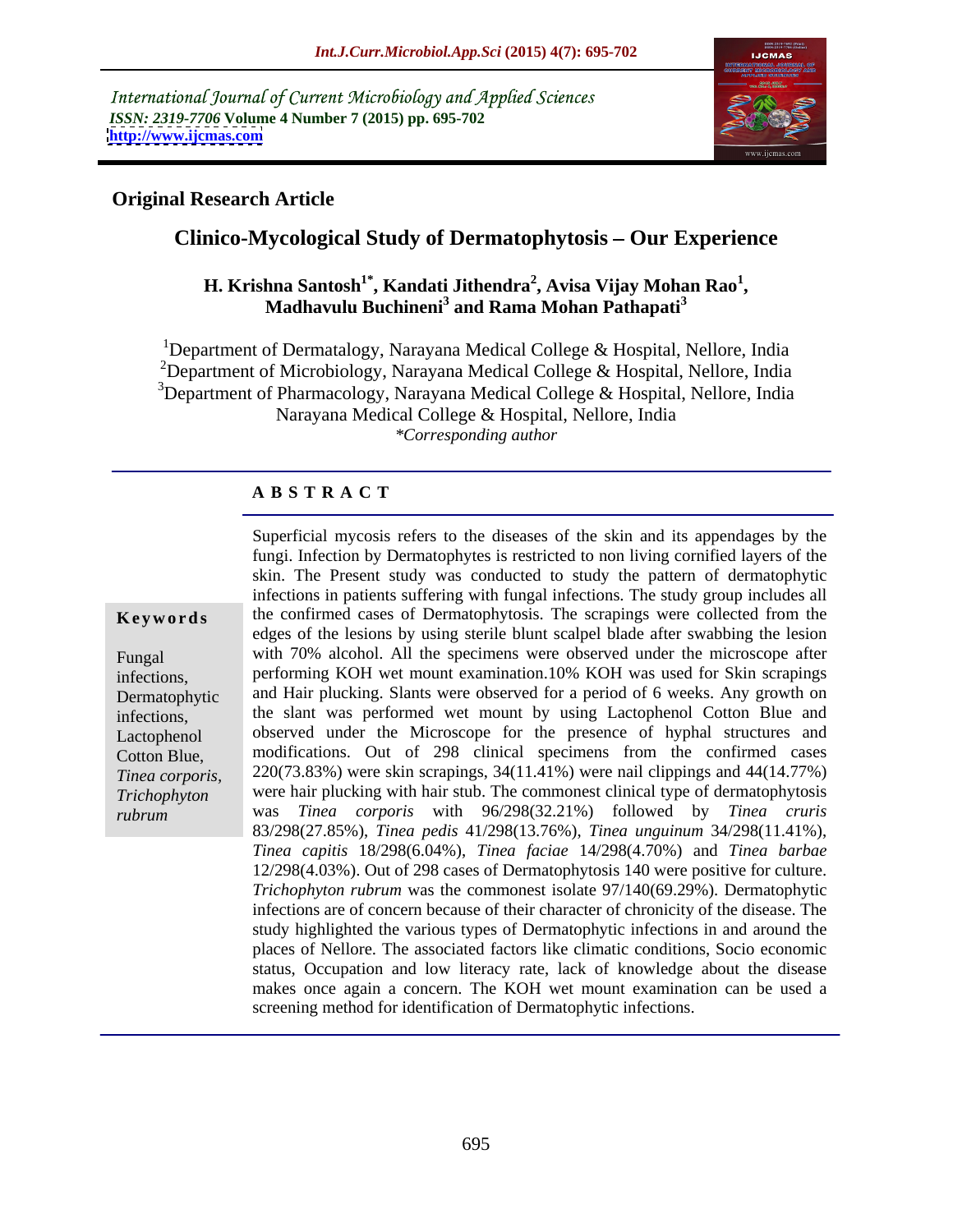Superficial mycosis refers to the diseases of the skin and its appendages by the fungi. Over the past decades, they are on the rise<br>and accounts for 20-25% of world's and accounts for 20-25% of world's status, Occupation, H/O of antifungal population.<sup>1</sup> They are more common in tropical countries due to humidity, elevated temperatures and sweating<sup>2, 3</sup>. This include Dermatophytosis, Pityriasis versicolor and Candidiasis.<sup>4</sup> Dermatophytes which form the common in the group has the ability to infect antifungal drugs were not included in the the keratinized tissue and cause dermatophytosis commonly called as Ring worm. The specimens included Skin scrapings, nail

Infection by Dermatophytes is restricted to non living cornified layers of theskin. The severity of infections caused by multiple sites and were processed as Dermatophytes are influenced by multiple factors which include the virulence of the infected strain or species, anatomic location of the infection, environmental factors and the hosts reaction to fungal metabolic products .<sup>5</sup> However the Dermatophytes and the type of Dermatophytosis are blade after swabbing the lesion with 70% geographically variable because of life style of the population, climatic conditions and migration of population. Therefore some are widely distributed and some are Black photographic paper for better geographically restricted. visualization.<sup>6,7</sup>

In the past decades major changes in the epidemiological pattern of dermatophytic infections have occurred because of The affected nails were swabbed with 70% intercontinental transport and migration of population. The Present study was region and also nail clippings were also conducted to study the incidence and type of collected. dermatophytic infections in patients suffering with fungal infections. Collection of hair plucking

The present study was conducted by the Department of Microbiology along with alcohol. Care was taken to include the basal Department of Dermatology, Narayana medical college and Hospital for a period of

**Introduction one** year from March 2013 to February 2014. The study was approved by the Institutional ethical committee. Detailed demographic data of the cases which include the duration of the disease, socio economic status, Occupation, H/O of antifungal therapy, source of infection was collected.

 $2^{2}$ ,  $3$ . This include The study group included all the confirmed Dermatophytes which form the were on treatment with Topical and systemic cases of Dermatophytosis. Patients who study.

> clippings and hair plucking with the hair stub. However multiple specimens were collected from patients having lesions at individual specimens.

### **Collection of Skin scrapings**

The scrapings were collected from the edges of the lesions by using sterile blunt scalpel blade after swabbing the lesion with 70% alcohol. Care was taken not to cause any bleeding from the lesions while collecting the specimens. Scrapings were collected on visualization. $6,7$ 

## **Collection of nail clippings**

The affected nails were swabbed with 70% Alcohol and Scrapped up to the affected collected.

### **Collection of hair plucking**

**Materials and Methods** The affected hairs were epilated using sterile forceps and also scales from the surrounding area were collected after swabbing with 70% portion of the hair [Hair stub].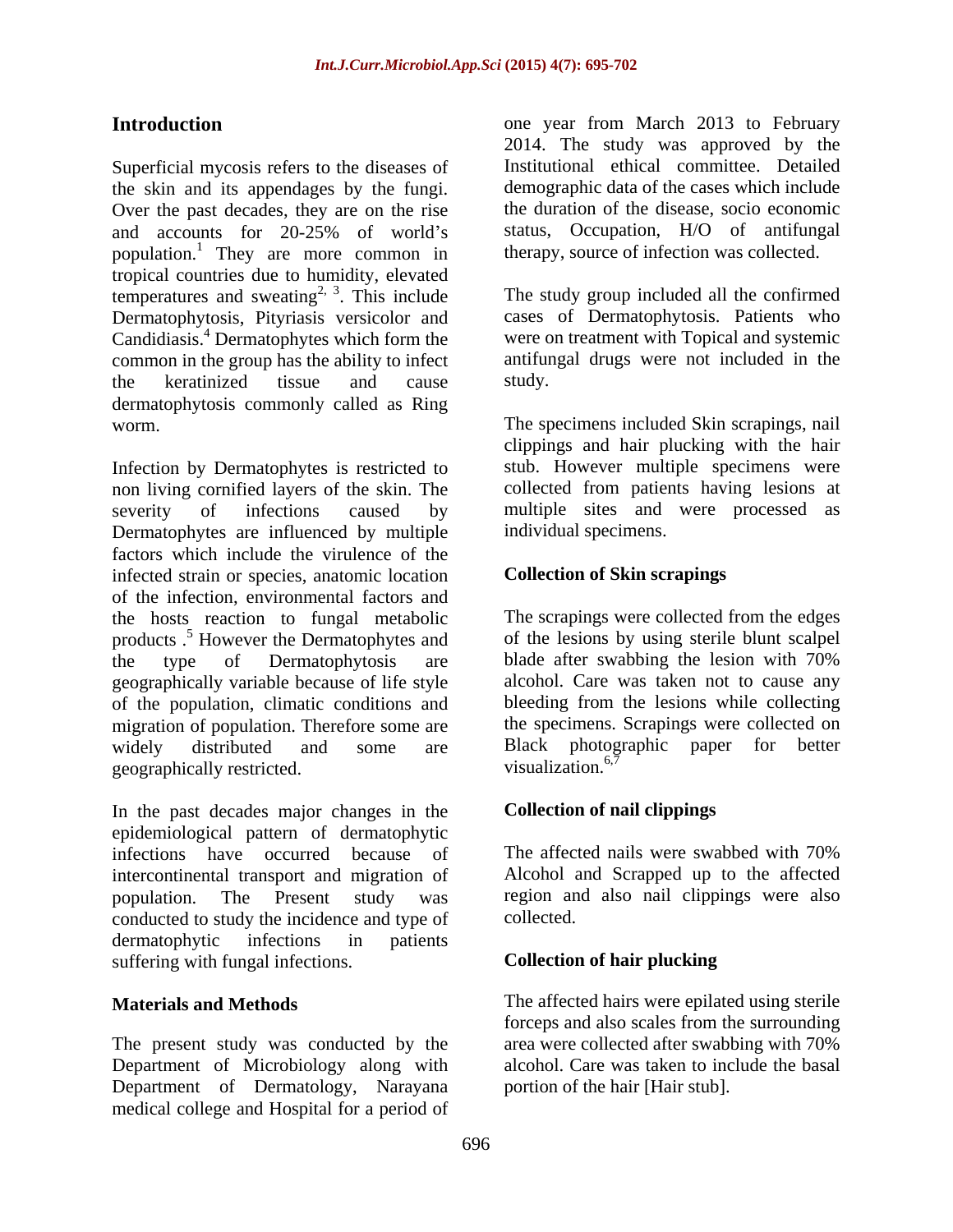#### **Processing of the specimens Processing of the specimens Results and Discussion**

**Microscopy**: All the specimens were The study group included 298 diagnosed observed under the microscope after cases of dermatophytosis. There were 168 performing KOH wet mount males(56.38%) which outnumbered the examination.10% KOH was used for Skin females 130 (43.62%). The predominant age scrapings and Hair plucking. Nail clippings group in both males and females was 21 were kept in 40% KOH over night and 30yrs with males around 14.77% and examined under 10x objective of the females 26.85% followed by 31-40 yrs microscope for the presence of septate [Table-1]. Out of 298 clinical specimens hyphae and arthrospores. Confirmation was from the confirmed cases 220(73.83%) were made after examining under 40x objective of skin scrapings, 34(11.41%) were nail the microscope. The microscope clippings and 44(14.77%) were hair

**Culture:** The specimens were inoculated on clinical type of Dermatophytosis was *Tinea*  Sabourad's Dextrose agar with *corporis* with 96/298(32.21%) followed by cycloheximide [0.5mg/ml] and Tinea cruris 83/298(27.85%), Tinea pedis  $Chloramphenicol$  [0.05mg/ml],  $41/298(13.76\%)$ , Tinea unguinum Dermatophyte test medium with added  $34/298(11.41\%)$ , Tinea capitis supplements for isolation of the 18/298(6.04%), Tinea faciae 14/298(4.70%) dermatophytes [ Himedia manufacterrers Ltd.Mumbai].DTM is a modification of commercial formulation made by Taplin et Out of the total 298 dermatophytosis cases al in 1969 which is used for the isolation and 165(55.37%) were direct KOH wet mount cultivation of pathogenic Dermatophytes<sup>8</sup>. examination positive and  $140(46.97%)$  were cultivation of pathogenic Dermatophytes<sup>8</sup>. examination positive and 140(46.97%) were<br>The specimens were inoculated at different culture positive. 118(39.6%) were positive sites on the slants of the medium and<br>incubated in BOD at  $28^\circ$ c and also at room incubated in BOD at  $28^\circ$ c and also at room cases culture was positive but KOH wet temperature. The slants were inspected at mount negative. 111 (37.26%) were KOH regular intervals to assess the growth rate wet mount as well as culture negative. and to identify the colony characters like Sensitivity was 71.52%, Specificity was morphology, pigmentation on the reverse 83.46%%, Positive predictive value was and obverse. 84.29%, Negative predictive value was

Slants were observed for a period of 6 weeks and absence of growth after the time period out of the total 298 cases of was discarded. Any growth on the slant was Dermatophytosis 140 were positive for performed wet mount by using Lactophenol culture. Trichophyton rubrum was the Microscope for the presence of hyphal isolates in order of frequency are structures and modifications, reproductive Trichophyton mentagrophytes 23/140 macroconidia. Tease mount and slide culture (6.43%), Microsporum audonii 6/140 microscopic morphology.<sup>9-11</sup>

#### **Results and Discussion**

skin scrapings,  $34(11.41\%)$  were clippings and 44(14.77%) were hair plucking with hair stub. The commonest 41/298(13.76%), Tinea unguinum 34/298(11.41%), Tinea capitis and Tinea barbae 12/298(4.03%) [Table-2].

culture positive. 118(39.6%) were positive for both KOH and culture. In 22 (7.37%) 70.25%. [Table-3]

Cotton Blue and observed under the commonest isolate 97/140 (69.29%).Other structures like microconidia and (16.43%), Trichophyton violaceum 9/140 was also performed for study of the (4.29%) and last include *Epidermophyton*  Out of the total 298 cases of Dermatophytosis 140 were positive culture. *Trichophyton rubrum* was the isolates in order of frequency are *Trichophyton mentagrophytes* 23/140 (6.43%), Microsporum audonii 6/140 *flocculosum* 5/140 (3.57%).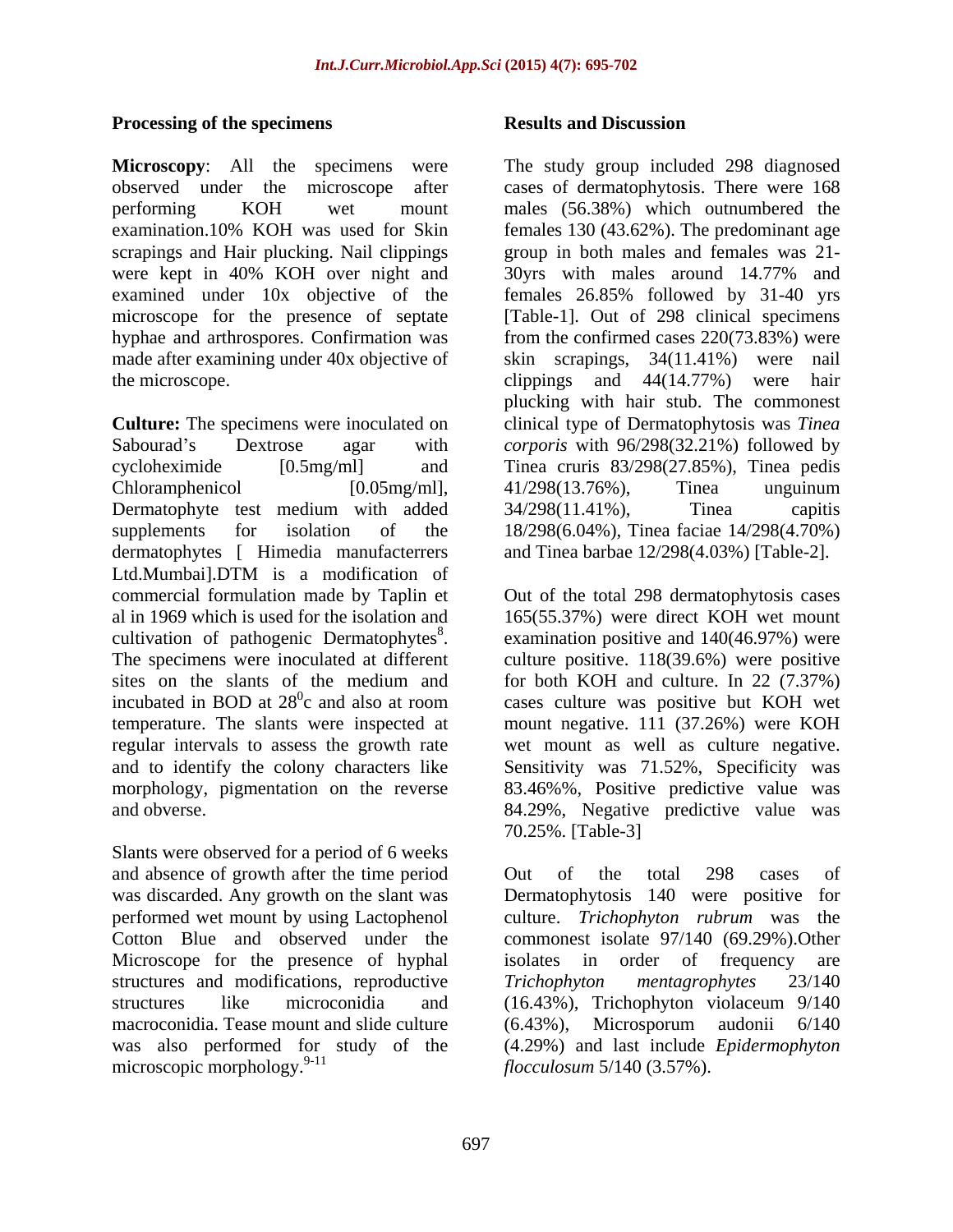In the total 69 cases of culture positive *Tinea*  maximum age incidence during 11-20yrs *corporis*, *Trichophyton rubrum* was the 14/69 (20.29%), Trichophyton violaceum Kumar et al, KM Achary, RK Thakur et al 4/69 (5.8%), *Epidermophyton flocculosum*

In 27 culture positive cases of Tinea cruris, fungi and increased outdoor activities. *Trichophyton rubrum* was the predominant Females being more Cosmetic conscious isolate 19/27(70.37%) followed by and go for an early treatment. *Trichophyton mentagrophytes* 4/27(14.81%)

*mentagrophytes*, Trichophyton violaceum 6/9(66.67%) followed by Trichophyton

*Trichophyton violaceum* 1/5(20%) *Epidermophyton flocculosum* was 1/4(25%)

Dermatophytosis accounts for one of the most common fungal infections around the The following findings are in par with the world.  $1/5^{th}$  of the world's population suffers from mycotic infections<sup>12</sup>. The maximum  $12$ . The maximum age incidence in the study was 21-30 yrs In Cases of *Tinea corporis* out of69 total which is in par with the studies of Kumar et isolates *Trichophyton rubrum* was the al, Nita Patwar Dhan, Rashmika Dave et al predominant isolate 71.01% followed by <sup>13</sup> .The maximum incidence is explained by  $Trichophy$ ton mentagrophytes 20.29%, the reason of increased physical activity and Trichophyton violaceum5.8%,Microsporum exposure, hormonal influences during the audoni and *Epidermophyton flocculosum* period. Studies of V.Rajagopal reports

predominant isolate 49/69(71.01%) followed Males were predominant in the present study in order by *Trichophyton mentagrophytes* (56.38%) which concur with the studies of and Microsporum audonii 1/69(1.45%). other studies. The reason is males have an which is in contrary to the present study.<sup>14</sup> Kumar et al, KM Achary, RK Thakur et al  $15$ , SS Sen, ES Rasul et al  $16$  and many and many increased opportunity for exposure towards

and *Epidermophyton flocculosum*, In the present study out of 298 cases 46.97%<br>Microsporum audonii each 2/27 (7.41%). were culture positive and 53.08% were In 16 culture positive cases of Tinea KOH positive and 44.63% were KOH unguinum, *Trichophyton rubrum* negative. This finding coincides with the with13/16(81.25%) and *Trichophyton* studies of Reena ray Ghosh et al <sup>17</sup> and and Microsporum audonii each with .V.et al, S.singh, P.Beena et al and SS Sen, 1/16(6.25%). In 9 cases of Tinea pedis, ES rasul reported more number of culture *Trichophyton rubrum* was major isolate positivity than KOH negative cases. violaceum, *Trichophyton mentagrophytes* isolate [69.29%] throughout the study. This and *Epidermophyton flocculosum* each finding coincides with the reports of Singh S  $1/9(11.11\%)$ . et al in  $2003 - 73.27\%$  <sup>18</sup>. Mohanthy JC et al *Trichophyton rubrum*, *Trichophyton* 66.2%, Sumana V et al in 2004 – 60%, *mentagrophytes each*  $2/5(40%)$  *and* Peerapur B V et al in 2004 – 43.7% <sup>20</sup>, accounted for 5 cases of Tinea faciae. <sup>21</sup>*Trichophyton mentagrophytes* formed the *Trichophyton rubrum* was  $3/4$  (75%) and  $2<sup>nd</sup>$  common isolate[16.43%] followed by among 4 culture cases of Tinea barbae. Microsporum audonii[4.29%] and the last In the present study out of 298 cases 46.97% were culture positive and 53.08% were culture negative. However 53.37% were and others . Findings in the studies of Bindu *Trichophyton rubrum* was the predominant in 1998 – 68.34% <sup>19</sup>, Bindu V et al in 2002-, Bindu V et al in 2002- 20 Peerapur B V et al in 2004 – 43.7%  $^{20}$ ,<br>Gupta BK et al in 1993 -42.42% Trichophyton violaceum[6.43%], *Epidermophyton flocculosum*[3.57%].

of the world's population suffers findings of the studies mentioned above.

*Trichophyton mentagrophytes* 20.29%, 1.45% .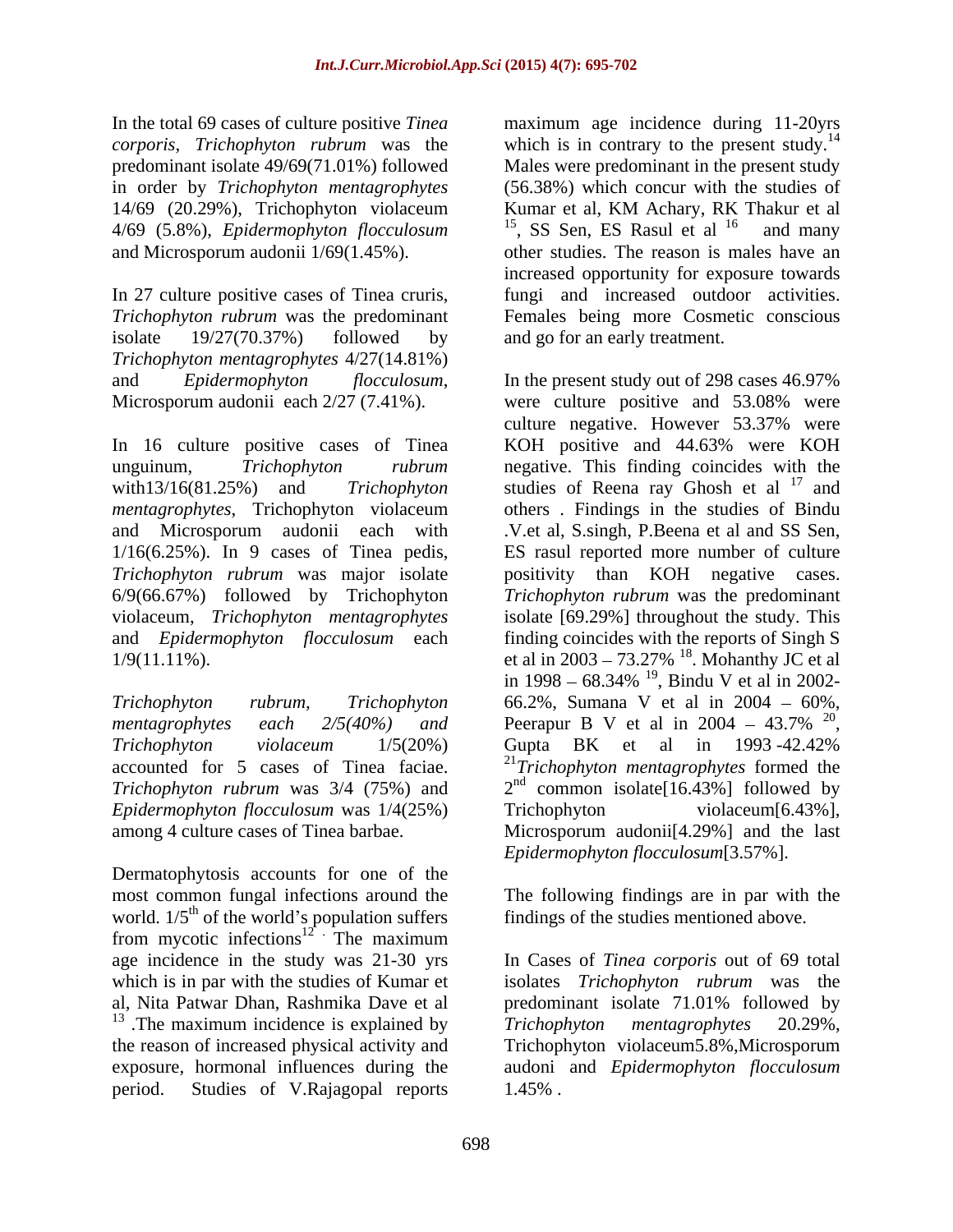### *Int.J.Curr.Microbiol.App.Sci* **(2015) 4(7): 695-702**

|                 | <b>MALE</b> |       |            |       |     | $= n  $ FEMALE $= n  $ TOTAL= n |
|-----------------|-------------|-------|------------|-------|-----|---------------------------------|
| <b>AGE(Yrs)</b> | (%)         |       | (9/0)      |       | (%) |                                 |
| $0 - 10$        |             | 2.01  | 8          | 2.68  | 14  | $\vert 4.70 \vert$              |
| $11 - 20$       | 19          | 6.38  | 12         | 4.03  | 31  | 10.40                           |
| 21-30           | 44          | 14.77 | 36         | 12.08 | 80  | 26.85                           |
| $31-40$         | 38          | 12.75 | 24         | 8.05  | 62  | 20.81                           |
| $ 41-50 $       | 22          | 7.38  | 17         | 5.70  | 39  | 13.09                           |
| $51-60$         | 20          | 6.71  | 17         | 5.70  | 37  | 12.42                           |
| $>65$           | 19          | 6.38  | 16         | 5.37  | 35  | 11.74                           |
| <b>TOTAL</b>    | $\vert$ 168 | 56.38 | <b>130</b> | 43.62 | 298 |                                 |

**Table.1** Dermatophytosis in relation to age and sex

**Table.2** Clinical types of Dermatophytosis

| <b>Clinical types</b> |             | $\vert$ Cases(n) Percentage(%) |
|-----------------------|-------------|--------------------------------|
| Tinea corporis        | 96          | 32.21                          |
| Tinea unguinum        |             | 11.41                          |
| Tinea pedis           |             | 13.76                          |
| Tinea cruris          | 83          | 27.85                          |
| Tinea barbae          | $\perp$     | 4.03                           |
| Tinea capitis         | 18          | 6.04                           |
| Tinea facie           |             | 4.70                           |
| <b>TOTAL</b>          | $\vert$ 298 |                                |

**Table.3** Results obtained after direct examination and culture

|                                         |                         | KOH                     |                           |
|-----------------------------------------|-------------------------|-------------------------|---------------------------|
|                                         | KOH positive   negative |                         |                           |
|                                         | $(n\%)$                 | $(n\%)$                 | $\int \text{Total} (n\%)$ |
|                                         |                         |                         |                           |
| <b>Culture positive</b>   $118(39.6\%)$ |                         | 22(7.37%)               | 140(46.97%)               |
| <b>Culture</b>                          |                         |                         |                           |
| negative                                | $47(15.77\%)$           |                         | $111(37.26%)$ 158(53.03%) |
|                                         |                         |                         |                           |
| <b>TOTAL</b>                            | 165(55.37%)             | $133(44.63%)$ 298(100%) |                           |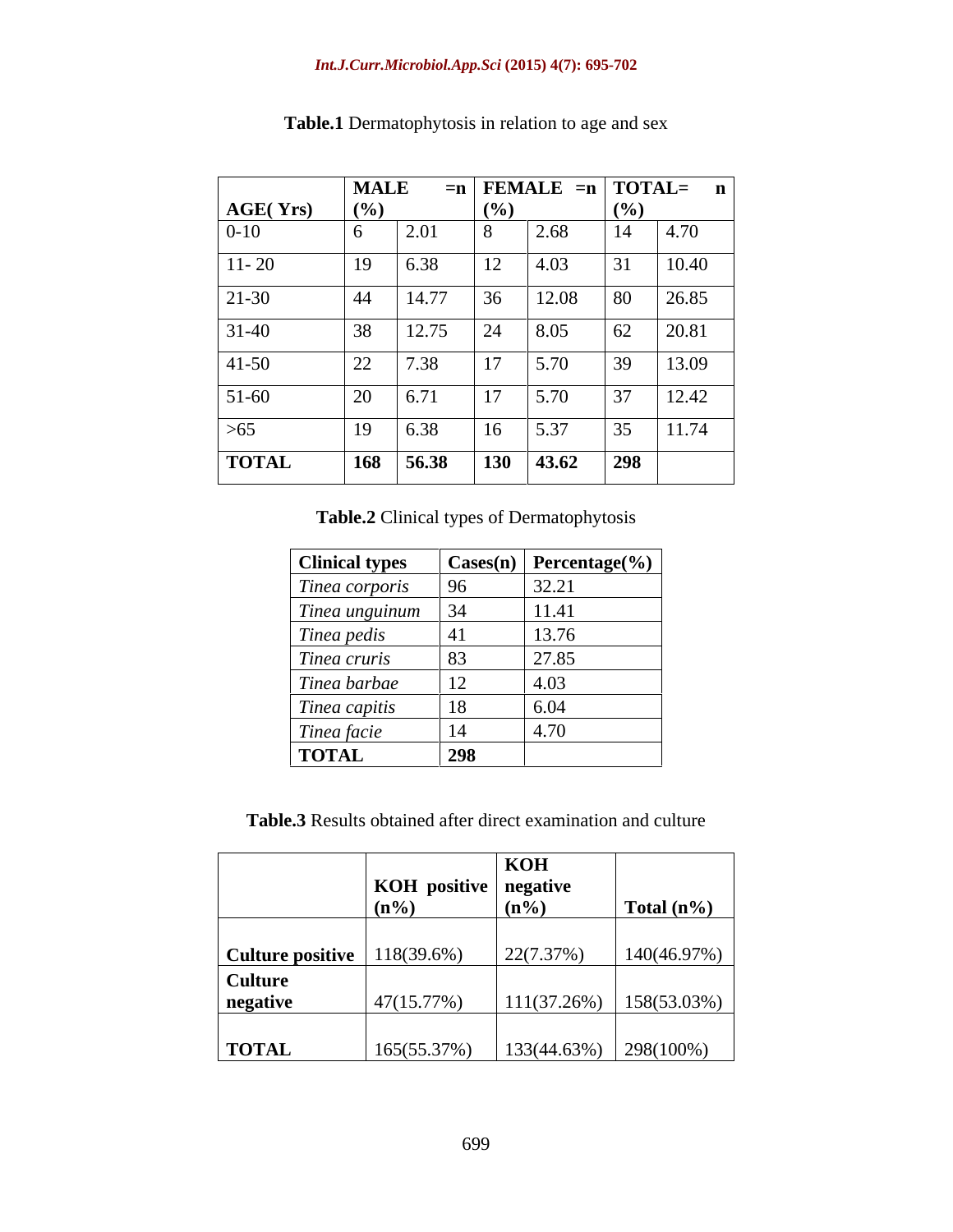|                        | <b>Tinea</b>                                 | <b>Tinea</b>                                           | <b>Tinea</b>            | <b>Tinea</b>        | <b>Tinea</b>                 | <b>Tinea</b>  | <b>Tinea</b>   | Total                                                              |
|------------------------|----------------------------------------------|--------------------------------------------------------|-------------------------|---------------------|------------------------------|---------------|----------------|--------------------------------------------------------------------|
| <b>Trichophyton</b>    |                                              | <i>corporis</i>   <i>unguinum</i>   <i>pedis</i><br>13 | - 6                     | <i>cruris</i><br>19 | $\int$ barbae $\int$ capitis |               | facie          | 97                                                                 |
|                        |                                              |                                                        |                         |                     |                              |               |                |                                                                    |
| rubrum                 |                                              | $(71.01\%)$ (81.25%)                                   | (66.67%) (70.37%) (75%) |                     |                              |               |                | $\left(55.56\% \right) \left(2(40\%) \left(69.29\% \right)\right)$ |
| <b>Trichophyton</b>    |                                              |                                                        |                         |                     |                              |               |                | 23                                                                 |
| $\vert$ mentagrophytes | $\left(20.29\% \right) \left(6.25\% \right)$ |                                                        | $(11.11\%) (14.81\%)$ 0 |                     |                              |               |                | $(11.11\%)$ 2(40%) (16.43%)                                        |
| <b>Trichophyton</b>    |                                              |                                                        |                         |                     |                              |               |                |                                                                    |
| violaceum              | $4(5.8\%)$ $(6.25\%)$                        |                                                        | $(11.11\%)$ 0           |                     |                              |               |                | $(22.22\%)$ 1(20%) (6.43%)                                         |
| <b>Microsporum</b>     |                                              |                                                        |                         |                     |                              |               |                |                                                                    |
| audoni                 | $1(1.45\%)$ (6.25%)                          |                                                        | $\overline{0}$          | $(7.41\%)$ 0        |                              | $(11.11\%)$ 0 |                | $(4.29\%)$                                                         |
| Epidermophyton         |                                              |                                                        |                         |                     |                              |               |                |                                                                    |
| flocculosum            | $1(1.45\%)$ 0                                |                                                        | $(11.11\%) (7.41\%)$    |                     | $1(25%)$ 0                   |               | $\overline{0}$ | (3.57%)                                                            |
| Total                  | 69                                           | 16                                                     | $\sqrt{2}$              | $\Omega$            |                              |               |                |                                                                    |

**Table.4** Dermatophytes in different clinical types

The findings of our study coincides with the reported *Tinea corporis* as the major clinical findings of Nita patwardhan, Rasmika Dave Dermatophytosis. The reason why *Tinea*  in 1999 13 , Seema Bhaduria, Neetu Jain in *corporis* and Tinea cruris are common is  $2001^{12}$  and G. Venkatesan, AJA Ranjit because of their pruritic nature which seeks Singh et al in 2007.  $^{23}$  In 27 cases of Tinea cruris, *Trichophyton rubrum* accounted for 70.37% forming the major isolate and the rest included *Trichophyton mentagrophytes*(14.81%), *Microsporum audoni* and *Epidermophyton flocculosum* Epidermophyton in the present study. These (7.41%) each. The finding of our study is findings were substantiated by many studies supported by the studies mentioned earlier.

for the majority  $96/298(32.21%)$  followed chronicity of the disease. The study by Tinea cruris (83/298) 27.85%, Tinea 18/298(6.04%),Tinea faciae 14/298(4.70%) and the least Tinea barabae 12/298(4.03%).

the medical attention.

Out of all Dermatophytic fungi,<br>Trichophyton was the most common followed by Microsporum and in India and abroad.

Among the clinical types of In conclusion, Dermatophytic infections are Dermatophytosis, *Tinea corporis* accounted of concern because of their character of pedis 41/298(13.76%),Tinea Dermatophytic infections in and around the unguinum34/298(11.41%),Tinea capitis places of Nellore. The associated factors like Studies by G. Venkatesan, A.J.A Ranjit knowledge about the disease makes once Singh et al in 2007, Nita Patwardhan et al in again a concern. The KOH wet mount 1999, Seema Bhaduria et al in 2001 also examination can be used a screening methodchronicity of the disease. highlighted the various types of climatic conditions, Socio economic status, Occupation and low literacy rate, lack of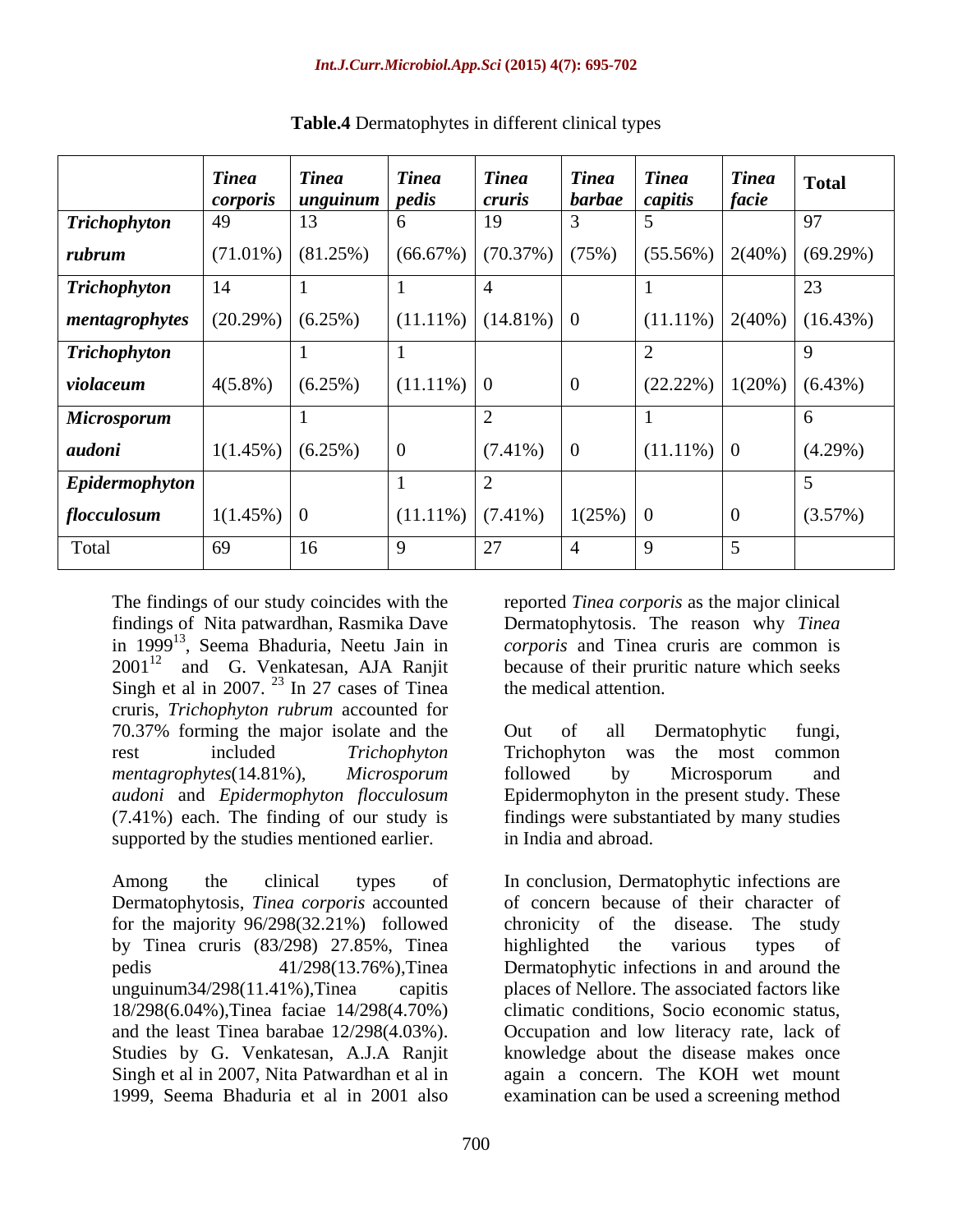- 1. Falahati M., Akhlaghi L., Lari A.R., dermatophytes, Topley and Wilson's Alaghehbandan R. (2003). Microbiology and Microbial infections, Epidemiology of dermatophytoses in an
- 2. AminAG and Shah CF: Anaylasis of 141 cases of dermatophytoses. Indian J agents". In<br>
Dermatol Venereol Lenrol 1971: 37: 41:207-210. Dermatol Venereol Leprol 1971; 37:
- Dermatomycosis in Bombay. Indian J Med Res 1961; 42: 662.
- 4. Grover WCS, Roy CP. Clinico mycological Profile of Superficial Mycosis in a Hospital in North-East India. Medical Journal Armed Forces<br>India 2003: 59:2:114-6<br>15. KM Acharya, Amiya Kumar
- W., Rozental S. (2004). The influence of surface carbohydrates during in vitro infection of mammalian cells by the dermatophyte *Trichophyton rubrum*. Leporl 1995;61(4):2009-211.<br>Res. Microbiol. 155, 144-153. 16. SS Sen, ES Rasul. Dermatophytosis in
- 6. BK Gupta et al. "Mycological aspects of dermatomycosis in Ludhiana" Indian J.pathol and microbial.l 1993;36:233-
- 7. Emmons CW, Binford CH, Utz JP, and Kwonchung KJ: Medical Mycology;3rd
- 8. D. Taplin, N. Zaias, G. Rebell, H. Blank. Archives Dermatol 1969; 9: 203-
- 9. Tony Burns, Neil Cox et al, Rook's textbook of Dermatology, Vol. 2, 7th edition. 2003; 21(1): 21-24.
- 10. Koneman EW, Allen SD, Janda WM, Schreckenberger PC, Winn WC.
- for identification of Dermatophytic In: Color Atlas and Text book of Diagnostic infections. Microbiology, 5th ed. Lippincott  $References$   $-1069.$ Microbiology, 5th ed. Lippincott Williams and Wilkins, USA; 1997: 983 1069.
	- 11. A.A. Padhye and I. Weitzman, The dermatophytes, Topley and Wilson's Microbiology and Microbial infections, 10th edition, London,2005:782-815.
	- area south of Tehran, Iran. 12. Seema Bhaduria, Neetu Jain et al. Mycopathologia. 156, 279-287. Dermatophytosis in Jaipur: study of incidence, clinical features and causal agents". Indian J. Microbiol. 2001; 41:207-210.
- 123 13. Nita Patwardhan, Rashmika Dave et al. 3. Desai SC and Bhatt MLA: Dermatomycosis in and around Aurangabad" Indian J. Pathol microbial. 1999;42(4):455-462.
	- 14. M.N. Sumana, V. Rajagopal et al. "A study of dermatophytes and their In vitro fungal sensitivity". Indian J. Pathol microbiol 2002;45(2):169-172.
- India 2003; 59:2:114- 6 5. Esquenazi D., Alviano C.S., De Souza 15. KM Acharya, Amiya Kumar Mukhopadhyay, KK Jhaku., Itraconazole versus griseofulvine in the treatment of *Tinea corporis* and tinea cruris. Indian J. Dermatol Venerol Leporl 1995;61(4):2009-211.
	- 16. SS Sen, ES Rasul. Dermatophytosis in Assam. Indian Journal of Medical Microbiology. 2006;24(1):77-78.
	- 237. Tamal Kanti Ghosh and Argha Prasun edn, Philadelpia: Lea & Febiger 1977; 120-121. scenario. Int.J.Curr.Microbiol.App.Sci 17. Reena Ray Ghosh, Rathindranath Ray, Ghosh. Clinico-mycological profile of Dermatophytosis In a Tertiary Care Hospital in West Bengal An Indian (2014) 3(9) 655-666.
	- 209. of different microscopic techniques and 18. S. Singh, PM Beena. Comparative study culture media for the isolation of dermatophytes. India. J. med microbial.
	- Mycology. Dermatophytosis in Orrisa. Indian J Med 19. Mohanty JC, Mohanty SK, Sahoo RC, Sahoo A, Praharaj N. Incidence of Microbiol. 1998;16(2):78-80